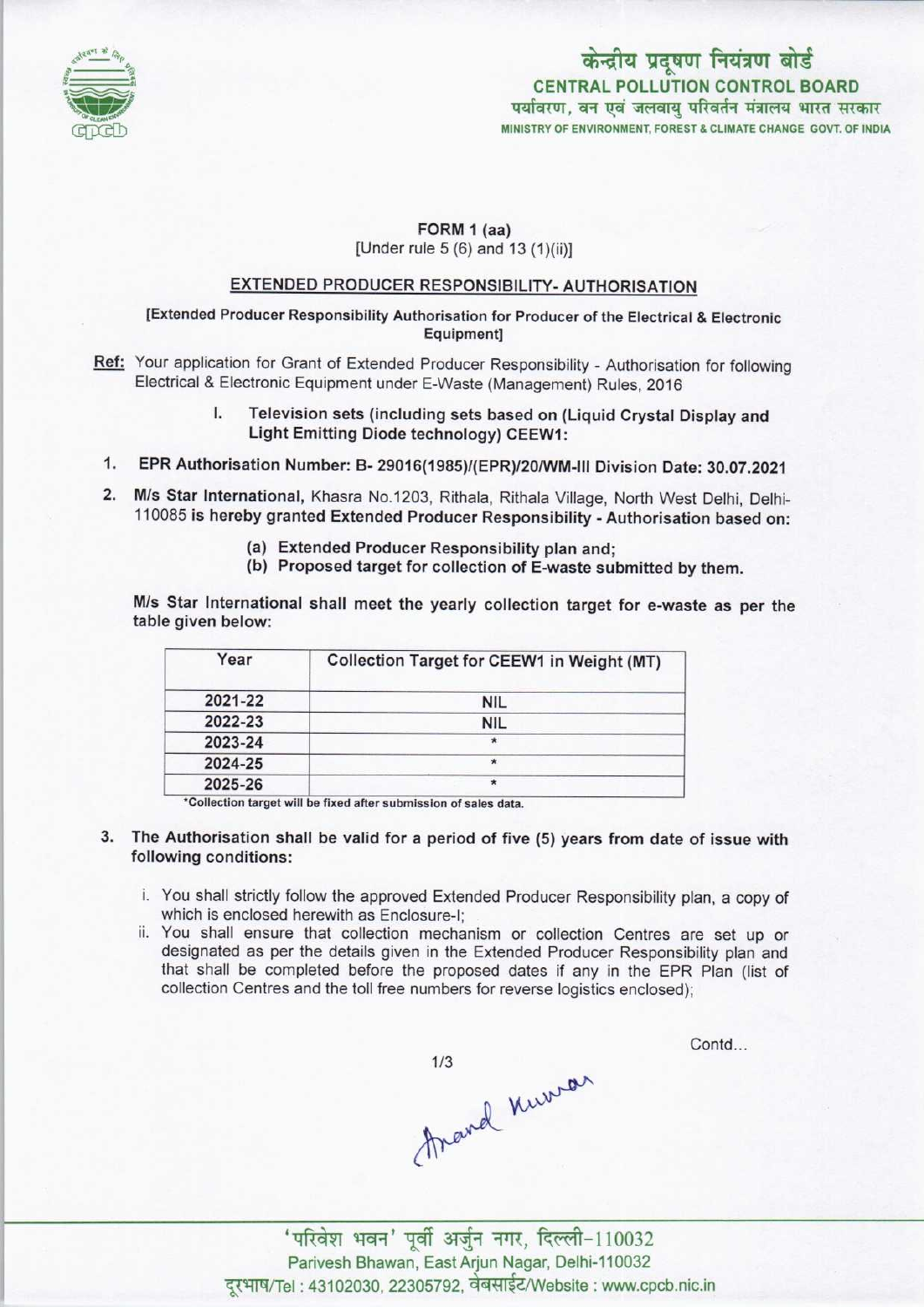

From pre page...

- iii. You shall ensure that all the collected e-waste is channelized to your dismantler/recycler M/s. Horizon Recycling Pvt. Ltd. Khasra No 35, Vill Kumarhera, Green Land Industrial Complex, 7km, Dehradun Road, Saharanpur-247001 U. P. and record shall be maintained at dismantler/recycler and at your end.
- iv. You shall maintain records, in Form-2 of these Rules, of e-waste and make such records available for scrutiny by Central Pollution Control Board;
- v. You shall file annual returns in Form-3 to the Central Pollution Control Board on or before 30th day of June following the financial year to which that returns relates.

# vi. General Terms & Conditions of the Authorisation:

- a.The authorisation shall comply with provisions of the Environment (Protection) Act, 1986 and the E-waste (Management) Rules,2016 made there under;
- b.The authorisation or its renewal shall be produced for inspection at the request of an officer authorised by the Central Pollution Control Board;
- c.Any change in the approved Extended Producer Responsibility plan should be informed to Central Pollution Control Board within 15 days on which decision shall be communicated by Central Pollution Control Board within sixty days;
- d. It is the duty of the authorised person to take prior permission of the Central Pollution Control Board to close down any collection centre/points or any other facility which are part of the EPR plan;
- e. An application for the renewal of authorisation shall be made as laid down in subrule (vi) of rule of 13(1) the E- Waste (Management) Rules, 2016;
- f. The Board reserves right to cancel/amend/revoke the authorisation at any time as per the policy of the Board or Government.

### vii. Additional Conditions: -

- a) That the applicant will submit annual sales data along with annual returns;
- b)That the applicant has to ensure that the addresses of collection points provided by them in their EPR Plan are correct and traceable and the collection points/centres are functional;
- c)That the applicant will submit revised application for grant of EPR Authorisation in case of applicant adding/changing PRO or changing its EPR Plan;
- d)That the applicant has to ensure that the e-waste collected at collection centres/points or through Buy-back and DRS mentioned in the application should reach to its authorized dismantler/recycler;

213 Preud Ververal

Contd...